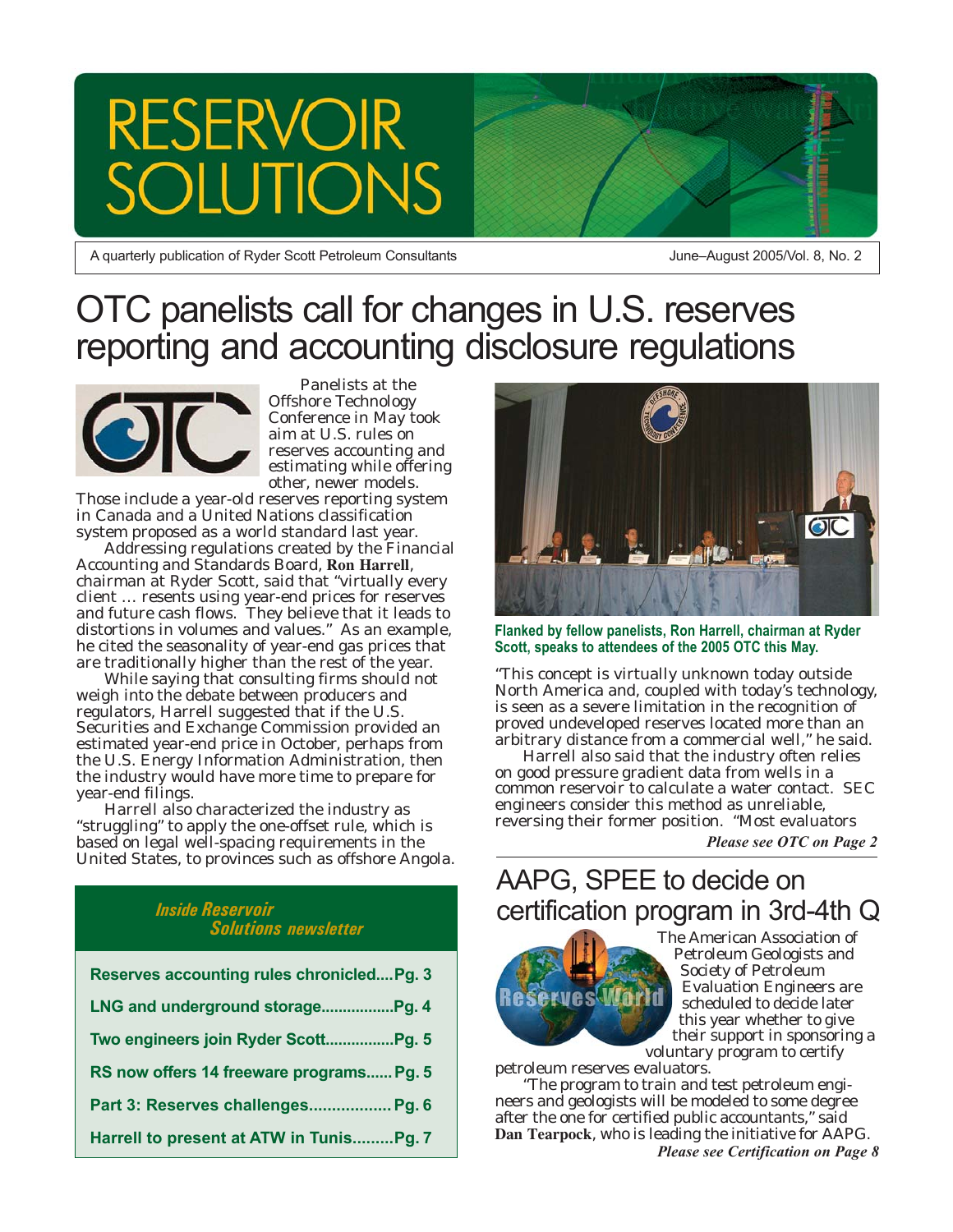#### *OTC—Cont. from Page 1*

consider this good science," he remarked.

Harrell pointed out that the SEC engineers will not accept the booking of improved-recovery reserves, including from pressure maintenance, without a nearby analog, roughly 25 to 50 miles. "This is somewhat restrictive when reservoirs have sufficiently positive parameters so improved recovery is 'reasonably certain,'" he said.

**Ronald J. Gajdica**, Atlantic development manager for BHP Billiton Plc, said that earnings and SMOG disclosures based on SEC proved developed reserves quantities can mislead the public in understanding how a company makes field investment decisions. He showed problems in matching expenditures to revenues early in the lives of six fields with differing development schemes. All examples cited overly conservative initial proved reserves estimates and correspondingly high DD&A (depletion, depreciation and amortization) negatively affecting earnings. As field life progressed, DD&A dropped and

#### **Publisher's Statement**

*Reservoir Solutions* newsletter is published quarterly by Ryder Scott Company LP. Established in 1937, the reservoir evaluation consulting firm performs hundreds of studies a year. Ryder Scott multidisciplinary studies incorporate geophysics, petrophysics, geology, petroleum engineering, reservoir simulation and economics. With 100 employees, including 63 engineers and geoscientists, Ryder Scott has the capability to complete the largest, most complex reservoirevaluation projects in a timely manner.

#### Board of Directors Don P. Roesle CEO and COO John E. Hodgin President Fred P. Richoux Ronald Harrell Chairman

Larry T. Nelms Managing Senior V.P. Dean C. Rietz Managing Senior V.P. Guale Ramirez Managing Senior V.P.

#### *Reservoir Solutions*

Executive V.P.

Editor: Mike Wysatta Business Development Manager

Ryder Scott Company LP 1100 Louisiana, Suite 3800 Houston, Texas 77002-5218 Phone: 713-651-9191; Fax: 713-651-0849 Denver, Colorado; Phone: 303-623-9147 Calgary, AB, Canada; Phone: 403-262-2799 E-mail: info@ryderscott.com

earnings rose more in line with producers' internal forecasts.

Gajdica recommended that the U.S. develop standard reserves definitions for a P50 reserves volume and allow it to be reported. When questioned about greater tax liabilities in reporting P50s, he said, "Lowering DD&A early in life would increase earnings and book taxes. However, this would be offset by higher DD&A later in life causing lower earnings and lower taxes. So, the general effect would not be more taxes, just an acceleration of taxes."

He added that "from a present worth perspective, acceleration of tax payments hurts" so he suggested that the use of P50 be optional.

**David Elliott**, senior petroleum evaluation geologist at the Alberta Securities Commission, said that the ASC is providing feedback to the industry on technical revisions to reserves after the first year of reporting under National Instrument 51- 101. The "scorecard" showed average technical revisions ranged from a -0.4 percent for 2P conventional oil to a -19.7 percent for proved heavy oil estimates.

Also, nine companies with initial forecasts of production

from almost 2,400 wells varied after the first 10 months of 2004 — from a ratio of actual-toforecast production of 97 percent for proved gas reserves to 85 percent for 2P oil reserves. Elliott recommended that those interested in ASC reserves disclosure information go to www.albertasecurities.com.

**Thomas S. Ahlbrandt**, world energy project chief at the U.S. Geological Survey, said that the United Nations has integrated petroleum reserves classifications from the Society of Petroleum Engineers, World Petroleum Congress and American Association of Petroleum Geologists into its reserves categories. The International Accounting Standards Board has referred to the U.N. Framework Classification for Energy and Mineral Resources and the SPE/WPC/AAPG effort as standard setting.

The U.N. has also "mapped" other systems, such as Norway's classification of oil and gas resources, to document definitions and terms common in both. The U.N. has adopted the SPE/WPC definitions for resources.

Presentations from the panel discussion were posted at http:// www.otcnet.org/2005/presentations/index.html in May.



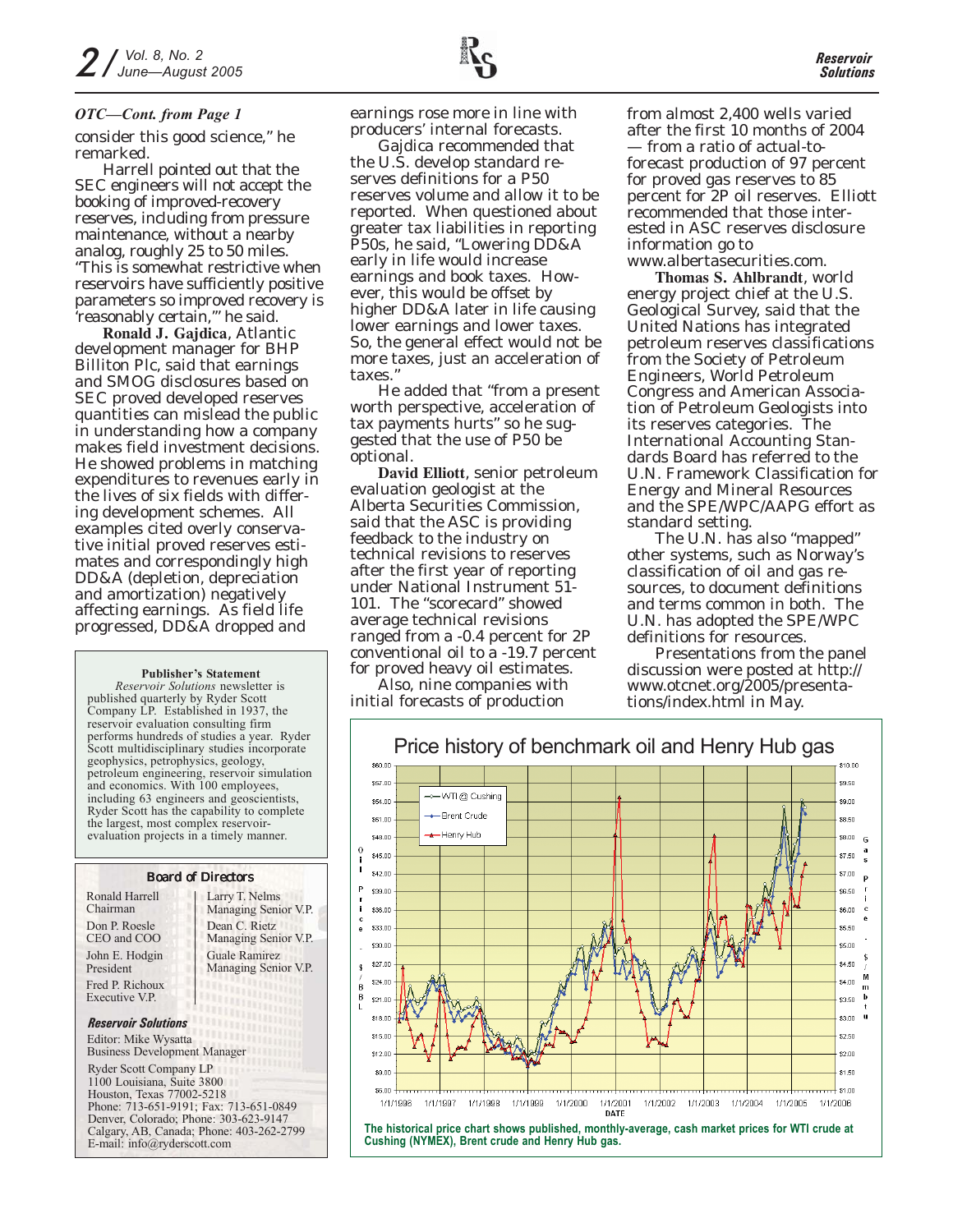### At Ryder Scott Reserves Conference, ex-SEC accountant who "penned" reserves disclosure rules gives "inside" view

A capacity audience at the May 6 Ryder Scott Reserves Conference heard **Richard Adkerson**, a staff member the U.S. Securities and Exchange Commission in the 1970s, give a firsthand account of how disclosures rules in petroleum reserves accounting originated. He is now co-chairman of McMoRan Exploration Co. and CEO at Freeport-McMoRan Copper & Gold Inc.

From 1976 to 1978, Adkerson was a Professional Accounting Fellow in the Office of the Chief Accountant at the SEC in Washington, D.C. "At the tip of Adkerson's pen," reporting regulations for reserves and standardized measure were written in 1978. Originally developed as SEC supplemental disclosure requirements and as RRA accounting rules, they were eventually adopted as part of FASB 69.

Adkerson said that the SEC proposed rules in 1977 that would have required oil and gas companies to use varying discount rates based on interest-rate changes and on the size and diversity of a company's reserves portfolio. Fewer fields and less diversity in the property portfolio would trigger a higher rate and vice versa.

However, in response to industry criticisms, the then chief accountant at the SEC, **Clarence Sampson**, told the 30-year-old Adkerson to "pick a rate." Without hesitating, the young accountant replied, "Prime plus one percent." The prime lending rate then was 9 percent, so the discount rate became a standardized measure at 10 percent.

For the past 25 years, all reserves evaluators have factored that rate into the calculation of discounted net present values for the cash flow from future

### Harrell to participate in IQPC event in London, June 29-30

**Ron Harrell**, chairman at Ryder Scott, will conduct a June 29 workshop on compliance in reporting reserves under the U.S. Sarbanes-Oxley Act at The Selfridge Hotel in London. While there, he will also make a presentation on transparency in reserves disclosures June 30. The Corporate Governance for Oil & Gas event is sponsored by International Quality & Productivity Centre.

The June 29 pre-conference workshop runs from 8:30 a.m. to 12:30 p.m. and will focus on the following: ■ U.S. Securities and Exchange Commission reserves definitions

- **Qualified reserves evaluators**
- Adequate and timely reserves data
- Independence from inappropriate influences
- Maintenance of well-documented work papers

The workshop will investigate the roles of the independent auditor and of management and their commitment to transparent and competent estimation



**Dean Rietz (background), managing senior vice president at Ryder Scott, was one of four presenters at the Ryder Scott Reserves Conference held during OTC week. The presentations are posted at www.ryderscott.com/ presentations.htm.**

production.

"Since then, a number of professors have written detailed, theoretical papers about how the rate was justified based on interest rates and industry risk analyses," Adkerson mused.

Ryder Scott professionals **John Hodgin**, **Dean Rietz** and **Bob Wagner** also presented during the one-day conference in Houston. All presentations are posted at www.ryderscott.com/presentations.htm.

and reporting of proved reserves to SEC standards.

The June 30 presentation will begin at 5 p.m. and will address corporate accountability and financial reporting transparency. Harrell will address the challenges faced by the industry in achieving transparency across operations, particularly in relation to SEC and SPE guidelines.

The presentation will also cover estimating and auditing oil and gas reserves information based on 1997 SPE guidelines. Harrell will assess the proposal to certify reserves evaluators.



For more information, send an e-mail to enquire@oilandgasIQ.com. Also, Harrell will present in Tunis on Sept. 20. See Page 7.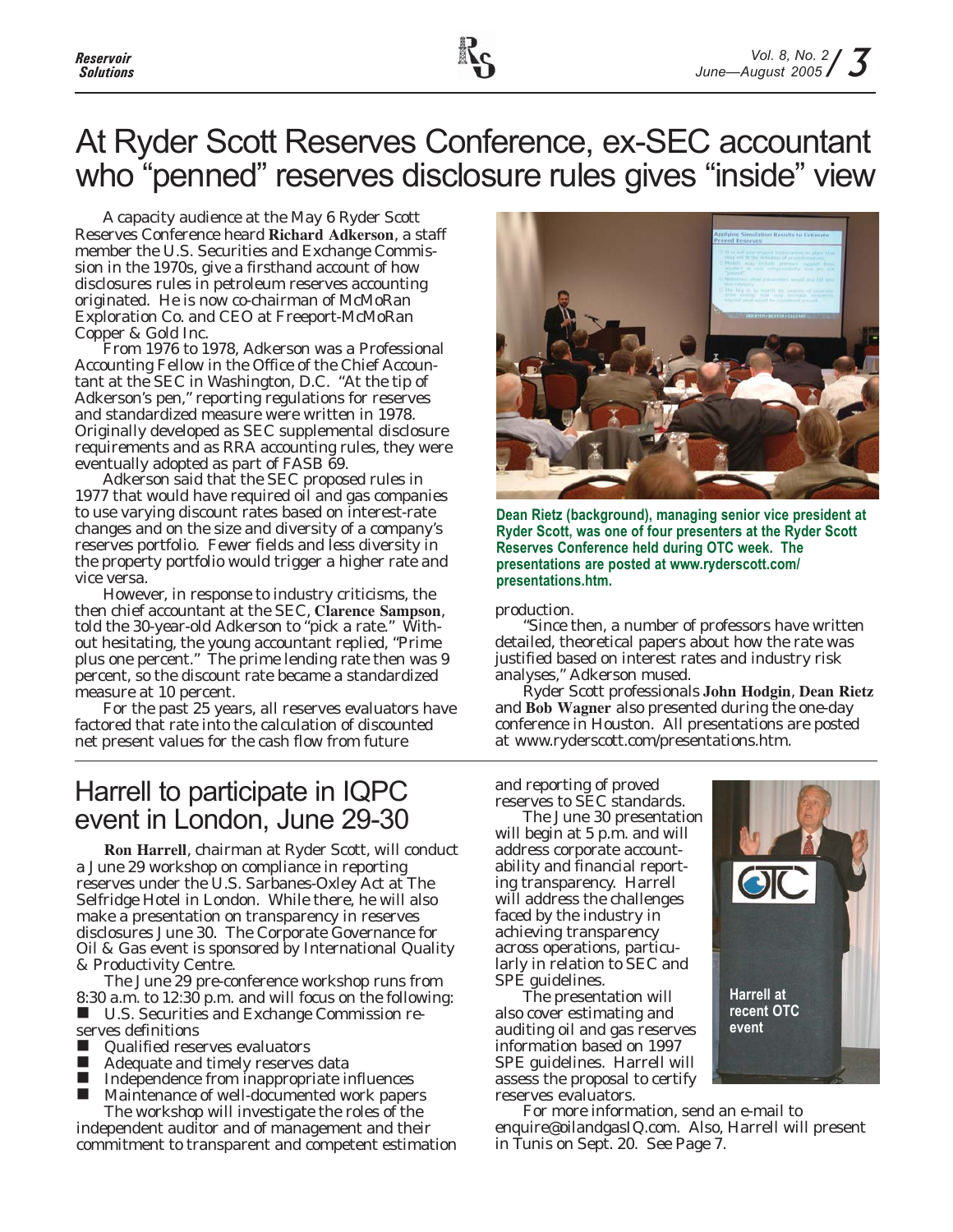

## **LNG and Underground Storage: Cold Gas, Hot Topic**

#### **— Scott Rouze, petroleum engineer**



Lately, with the strength of gas prices, the U.S. industry has intensified its focus on importing and storing liquefied natural gas. The U.S.

Energy Information Administration has said that to meet the country's growing energy needs, an additional 8 Tcf per year of supply will be required by 2025.

While Canadian gas remains the predominant source for imported supply, much of the growth in supply is expected to come from LNG imports, increasing substantially from 0.5 Tcf per year in 2004 to 6.4 Tcf per year by 2025. The LNG industry believes it will meet that forecast by monetizing "stranded" reserves, bringing previously inaccessible gas fields to the market.

The cryogenic technology for LNG, while constantly advancing, is well understood and no longer presents any unique technical challenge. Stored in non-pressurized tanks, LNG has been safely handled for decades.

In fact, the U.S. Department of Energy Sandia National Laboratory recently reported that "…during the past 40 years, more than 80,000 LNG carrier voyages have taken place, covering more than 100 million miles, without major accidents or safety problems, either in port or on the high seas."

Also, the cost of LNG components has dropped significantly. The EIA reports that "…between 1996 and 2000, the cost of a new (LNG) tanker dropped by approximately 30 percent and …construction costs for regasification terminals have seen similar decreases."

With this focus on LNG, questions surrounding how the projected increase in LNG usage will affect the U.S. gas-transmission infrastructure are also being



**The U.S. Strategic Petroleum Reserves' Bayou Choctaw cavern storage facility is typical of salt domes that will increasingly be used to store revaporized, LNG-sourced gas. Image courtesy of C Tech Development Corp., Huntington Beach, CA.**

vigorously studied. Does the existing gas pipeline system have the capacity to handle the increase in LNG? What facilities in addition to new long-haul pipelines will be needed? For new terminals, what locations have the best prospects of meeting all the citing requirements of the numerous stakeholders?

The energy industry is working hard to answer these important questions.

Specifically, one important link in the supply chain receiving much attention is underground gas storage in salt caverns. The high deliverability of salt storage is a perfect fit for storing and marketing LNG-sourced gas.

Withdrawal rates from a cavern far out perform the send-out rates available from traditional LNG plant vaporizers. A cavern can be developed to cycle its capacity several times a year. In contrast, an LNG storage and a vaporization plant requires most of the off season to refill its capacity.

Gas quality mixing and interchangeability are enhanced by storing LNG-sourced gas in a

cavern. A cavern can be built at a lower cost than an above-ground cryogenic tank and in less time.

Additionally, many believe gas stored in a cavern has increased physical security over that of an above-ground tank.

LNG and salt cavern storage individually represent efficient, effective components of the U.S. natural gas supply chain. Together, they will provide a key service to meet increasing energy needs.

For additional discussion on these items, feel free to contact me at scott rouze@ryderscott.com or at 713-651-9191.

*Editor's Note: As a petroleum engineer, Rouze has worked on the Williams Companies Inc. three LNG plants and on the United States' largest salt dome storage facility at Eminence, Mississippi. During that time, he had a firsthand opportunity to see the synergies created when a company has both LNG and cavern-storage assets.*

*Rouze recently joined Ryder Scott. Please see next page.*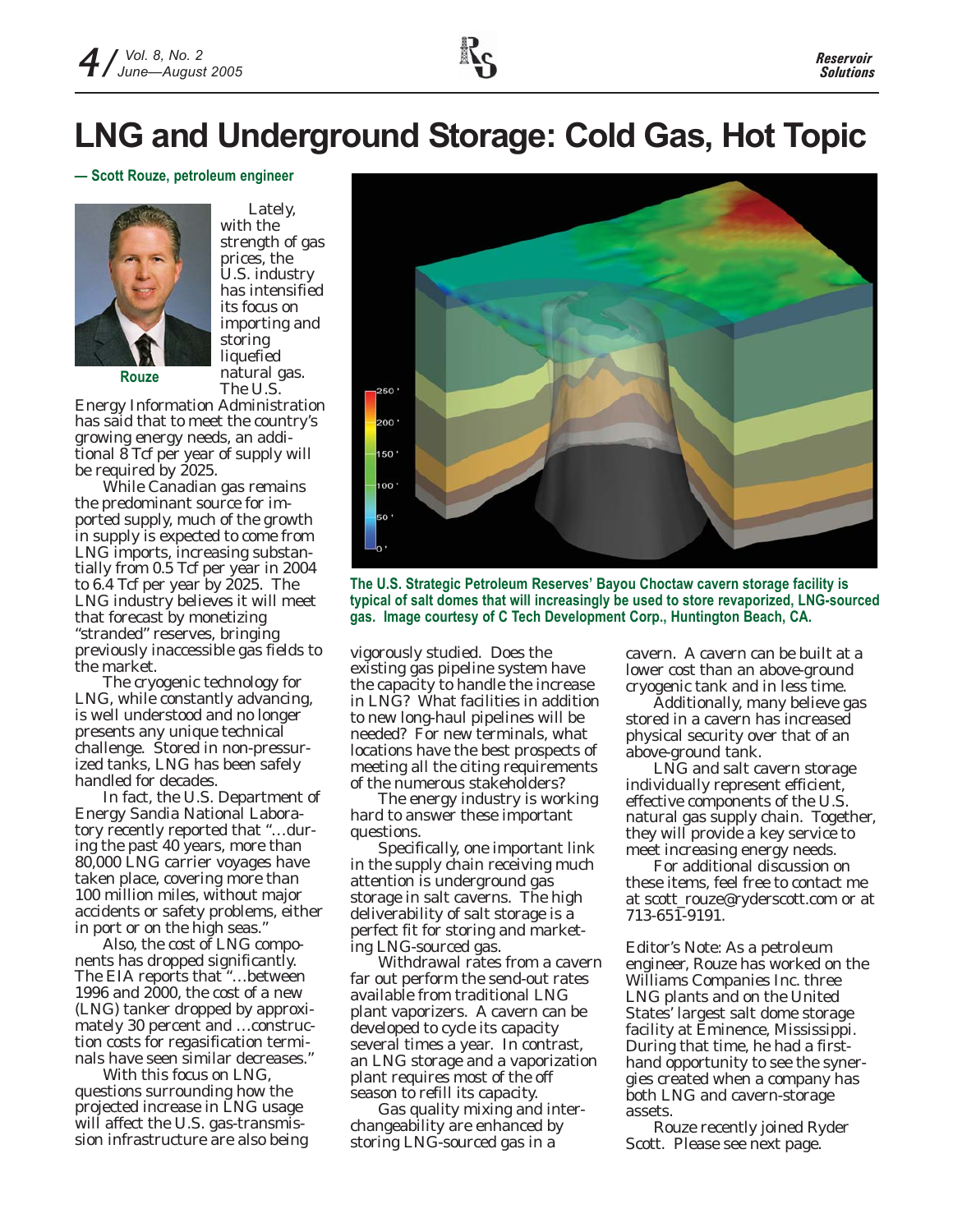

# Two engineers join RSC

With latest staff additions, professional petroleum engineers and geoscientists total 63



**John Dobbs**, petroleum engineer, recently joined Ryder Scott. He worked at ExxonMobil Production Co. from 1998 to 2004 as a senior reservoir engineer and expert in probabilistic evaluation techniques.

He ensured technical quality of drillwell proposals and developed processes to assess large-scale field developments.

Dobbs has evaluated a wide variety of fields in Texas and Louisiana, including offshore sub-salt plays; high-temperature, high-pressure gas fields;

**Dobbs**

deep, low-pressure gas fields and  $CO<sub>2</sub>$  floods. Dobbs has a BS degree in chemical engineering, Magna Cum Laude, from Brigham Young University and an MBA degree in finance from Tulane University. He is a member of the Society of Petroleum Engineers.

**Scott Rouze**, petroleum engineer, joined the reservoir simulation group at Ryder Scott and will conduct gas storage property simulations and evaluations and evaluate and model reservoir and surface facilities for expansion and integrity studies.

"His background in porous media, cavern storage and LNG operations will add to our experience base," said Dean Rietz, managing senior vice president and manager of the simulation group.

Before joining Ryder



**Rouze**

Scott, Rouze worked at Williams Gas Pipelines for 10 years as a petroleum engineer, managing gas-storage activities. He moved over to Williams from Transcontinental Gas Pipeline (Transco) after it merged with Williams.

In his 10 years at Transco, beginning in 1985, he was a reservoir engineer in gas supply, deliverability and storage. He began his career at Getty Oil Co. in 1983 as a production engineer.

Rouze has a BS degree in petroleum engineering from the University of Texas. He is a member of SPE.

# RamBal is 14<sup>th</sup> freeware product offered by RSC

RamBal, an easy-touse, Excel-based tool for material balance calculations, has been posted on the Ryder Scott Web site for more than a year as the 14<sup>th</sup> freeware product<br>offered by the firm. "The<br>program helps predict<br>future performance<br>abnormally<br>pressured of the street of the contract of the street of the program of the program of the street of the program of offered by the firm. "The program helps predict future performance of abnormally pressured, unconventional gas fields," said developer **James Latham**, senior vice president and petroleum engineer. The algorithm compensates for reservoir rock and water compressibility in determining both original gas in place and recoverable reserves and accounts for finite downdip free water expansion. The program requires only the

commonly available reservoir pressures, temperature data and gas properties and includes "calculators" and tips to help the experienced petroleum professional assess the appropriate compressibility coefficients as well as the conversion of separator gas components to reservoir (wet gas) conditions.

A user's manual is included in an Excel file accessible from the engineering menu. As is the case with all posted freeware, the new material balance application produces presentation-quality on-screen views and printer-friendly, hard-copy output.

Ryder Scott offers nine Reservoir Solutions programs and five SOS programs on its Web site. They are used by thousands in the industry the world over.

Go to www.ryderscott.com to download all programs. The most recent versions are maintained on the Web site.

Ryder Scott distributes the Reservoir Solutions install disks at the SPE Annual Technical Conference and at the North American Prospect Expo. Reservoir Solutions programs are available to those who fill out and submit the password request form on the Web site.

That is the only requirement to receive those programs. The SOS programs, developed in part by **Scott Wilson**, vice president and petroleum engineer, are available only to clients and potential clients.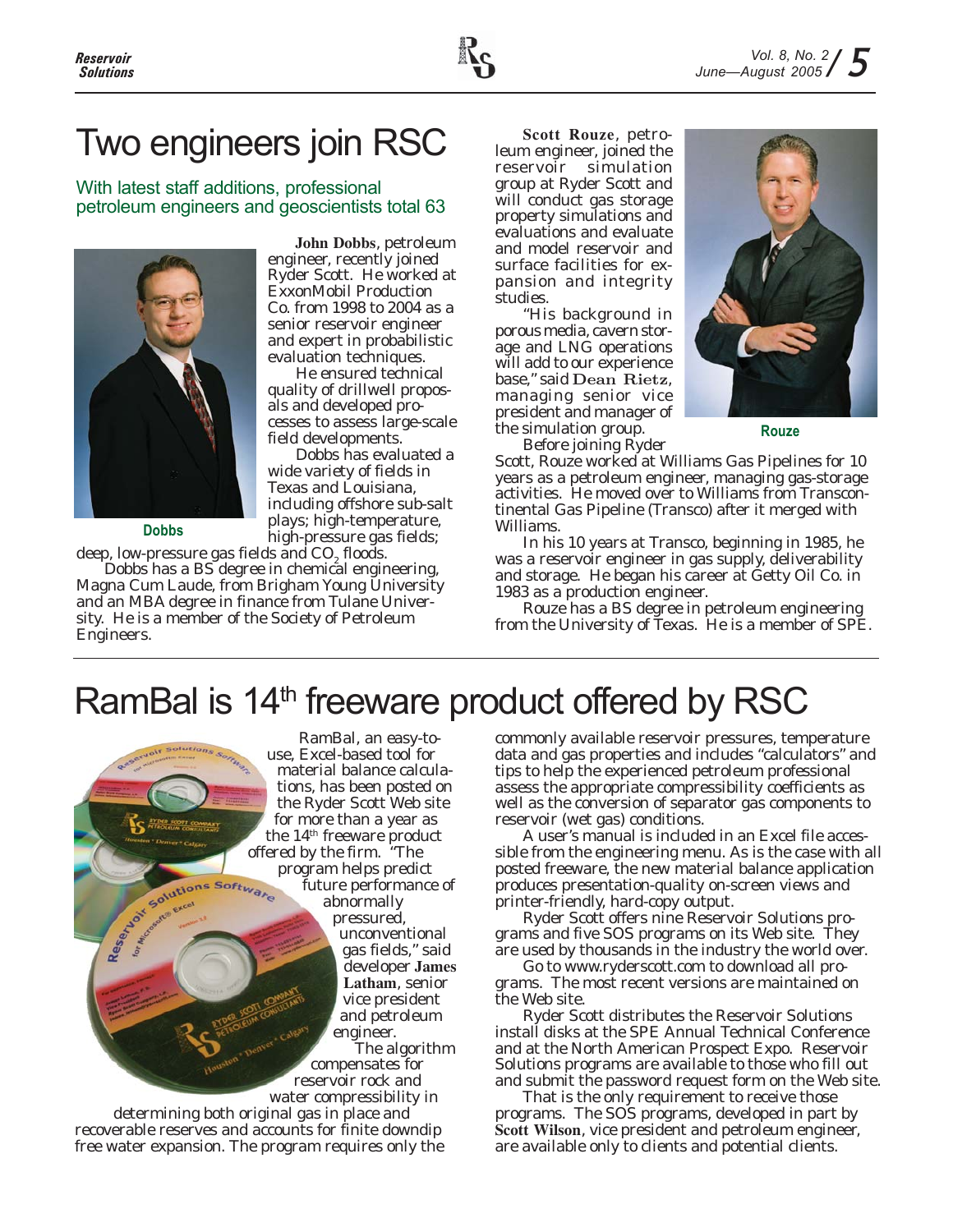## Technical challenges in estimating reserves Part 3: Isopachous maps and attic volumes

*Editor's Note: This is a revised excerpt from "Oil and Gas Reserves Estimates: Recurring Mistakes and Errors," (SPE Paper No. 91069). To order a copy of the full paper, go to www.spe.org and access the elibrary.*



Ryder Scott personnel see a wide variety of internally produced petroleum reserves estimates and most of them are well prepared. However, the firm has noticed common technical errors in reserves

estimates.

This multipart article offers guidelines to help reduce the chance of errors in geoscientific and engineering analysis. This third newsletter article focuses on isopachous maps (Cont. from Part 2, March 2005 *Reservoir Solutions*) and attic volumes.

**Net pay isopach maps—Downdip wedge zone** (Cont. from Part 2)—The use of an average net-to-gross ratio in a reservoir where the net-pay distribution varies over the vertical interval will likely lead to misstating reserves. The following three figures illustrate the relationship between net-to-gross ratios and reservoir volumes.

The net-to-gross ratio for the well illustrated in Figure 8 is 0.50. However, most of the net pay occurs in the upper 20 ft of the 80-ft gross interval.



**Figure 8. Example of a well log from a reservoir where most of the net pay occurs near the top. Structure map with well locations also shown.**

Figure 9 illustrates a net pay isopach map constructed using the average net-to-gross ratio of 0.50 in the wedge zone.



#### **Figure 9. Illustration of net pay isopach with a wedge zone mapped using average net-to-gross approach.**

Figure 10 illustrates a net pay isopach map constructed using the relationship of net pay thickness to height above the downdip fluid contact. In this example, the net pay isopach volume in Figure 9 is 18 percent smaller than the volume in the correct map from Figure 10.



**Figure 10. Same data mapped with wedge zone based on correct application of a vertical net-to-gross ratio.**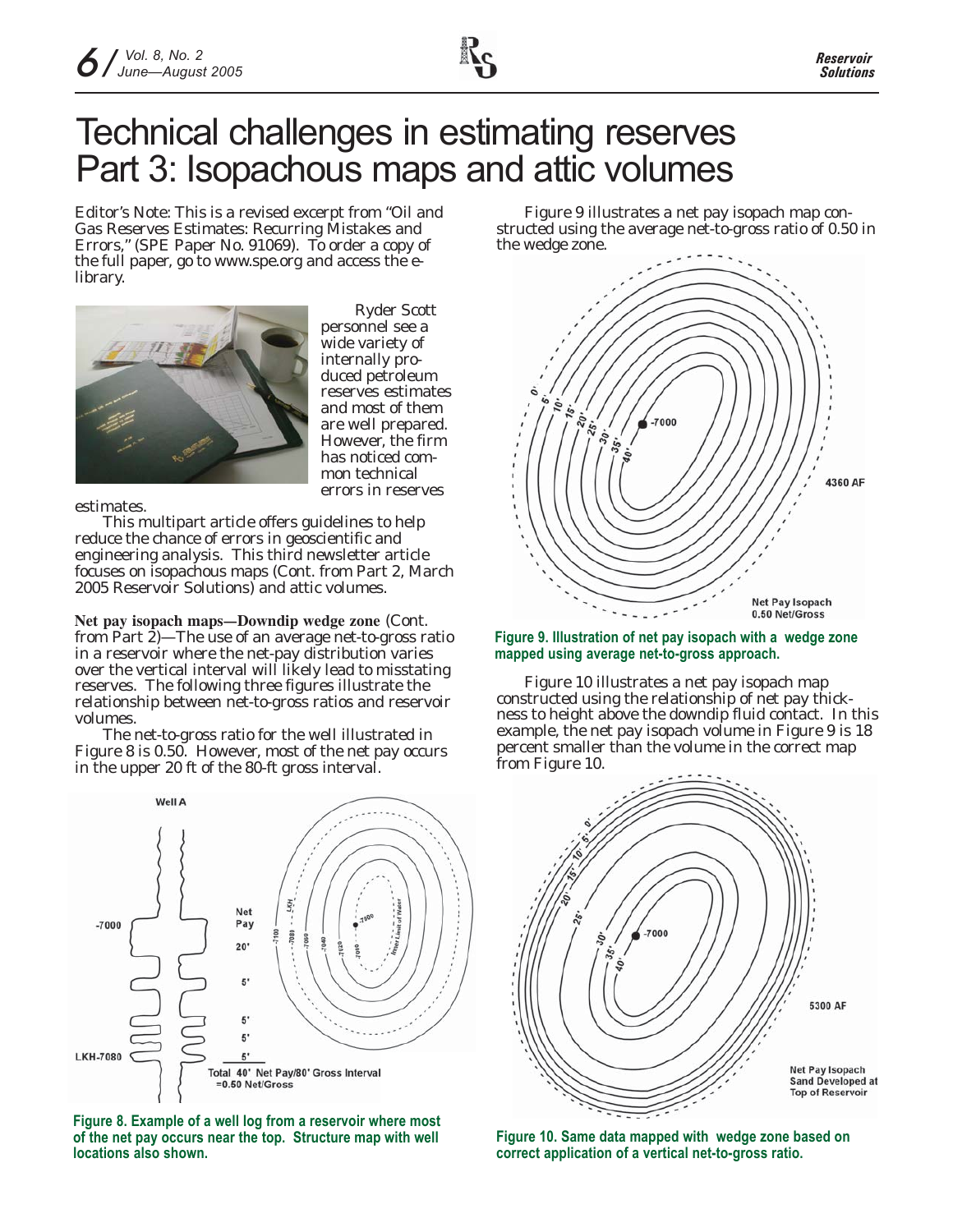A similar but inverse error occurs if the vertical net pay distribution is inverted from that shown in Figure 8. In this case, a map constructed using the average net-to-gross ratio overstates the productive reservoir volume.

In both examples, the "average" net-to-gross approach results in mechanically equal-spaced thickness contours in the wedge zone which do not represent the vertical distribution of net pay in the well.

**Net pay isopach maps—Thickness within area of maximum fill-up**—The area of maximum fill-up as illustrated in Figure 7 (in March 2005, *Reservoir Solutions* newsletter, Page 6) is the region updip from the intersection of the fluid contact and the structure on the base of the effective reservoir unit. Above this inner limit of fluid, the placement of net pay thickness contours is governed by the lateral change in the net effective reservoir thickness.

A common shortcut used in computer-aided mapping calculates the gross rock volume from the vertical difference between the top and base of the reservoir. Net pay thickness is generated by applying a net-to-gross ratio to the gross rock volume. A few of the potential inherent errors are as follows:

■ Use of an arithmetic average of the net-to-gross ratio from multiple well penetrations may not represent lateral variation from well to well. A more rigorous approach is to represent the lateral variation by contouring the net-to-gross ratio from well data. The resulting interpolated distribution of net pay thickness should tie or be adjusted to match the welldata points. Evaluators should consider the validity of estimates of interpolated net-to-gross ratios greater than the maximum value obtained from well data.

■ As previously noted, errors in the selection of the top or base of the contributing reservoir unit will result in overestimating the gross interval thickness and gross rock volume. The interpolated lateral distribution of the gross reservoir thickness should tie to or be adjusted to match actual well-data points. When the top or base of the reservoir unit is based on seismic data, the evaluator should consider the quality and resolution of seismic data. The evaluator should also consider the validity of estimates of interpolated gross reservoir thickness greater than the maximum value obtained from well data.

Harrell at ATW in Tunis, Sept. 20 Erratta

**Ron Harrell**, chairman at Ryder Scott, will be a keynote speaker at the Society of Petroleum Engineers Applied Technology Workshop on estimating and reporting reserves at the Residence hotel in Tunis on Sept. 20. He will speak at Session 3, Aggregation of Reserves and Resources, which will focus on deterministic and probabilistic approaches and aggregation practices. The session runs from 8:30 a.m. to 12:30 p.m.

The SPE Tunisia section is sponsoring the ATW. For more information, contact Ross Davidson, SPE Middle East office in Dubai, UAE, at 971-4-390-3540 or at rdavidson@spe.org.

 Similarly, consideration should be given to the validity of lateral variations in interpolated net pay thickness derived from uncalibrated seismic amplitudes that result in values greater than indicated by the actual well-data points.

### **Attic volumes**

Frequently, evaluators assign reserves to volumes updip to the last well penetration point in a reservoir. The level of confidence in the structural and stratigraphic continuity of the reservoir and recognition of the appropriate drive mechanism are critical to correctly attributing reserves.

Figure 11 shows net pay thickness projected in association with structural gain only and exceeding the maximum net effective sand thickness updip to the wedge zone from the downdip well penetration.



#### **Figure 11. Potential error in estimating attic volumes based on projecting structural gain greater than maximum sand thickness.**

Evaluators must consider the level of confidence in the position of faults and stratigraphic conditions away from the existing subsurface well control. Seismic fault placement should be collaborated by subsurface well control. Stratigraphic continuity verified in zones above or below the interval in question increases the level of confidence for the attribution of reserves.

Though not necessarily a geoscience issue, evaluators must consider the possibility of a gas-saturated attic above a highest-known oil limit. They must also consider that in a water-drive reservoir, the attic volume may not be recovered from existing wells.

 The Alberta Securities Commission allowed public issuers to use an average price differential for bitumen, not an average price as published in March, to estimate year-end reserves. Producers applied that differential to year-end, constant pricing to establish economic limits governing reserves. The differential is calculated by accounting for historical adjustments for 2004 for transportation, gravity and other factors that create the difference in price between benchmark west Texas intermediate crude and bitumen.

 **Tom Talley**, as spelled here, joined Ryder Scott as a geologist.